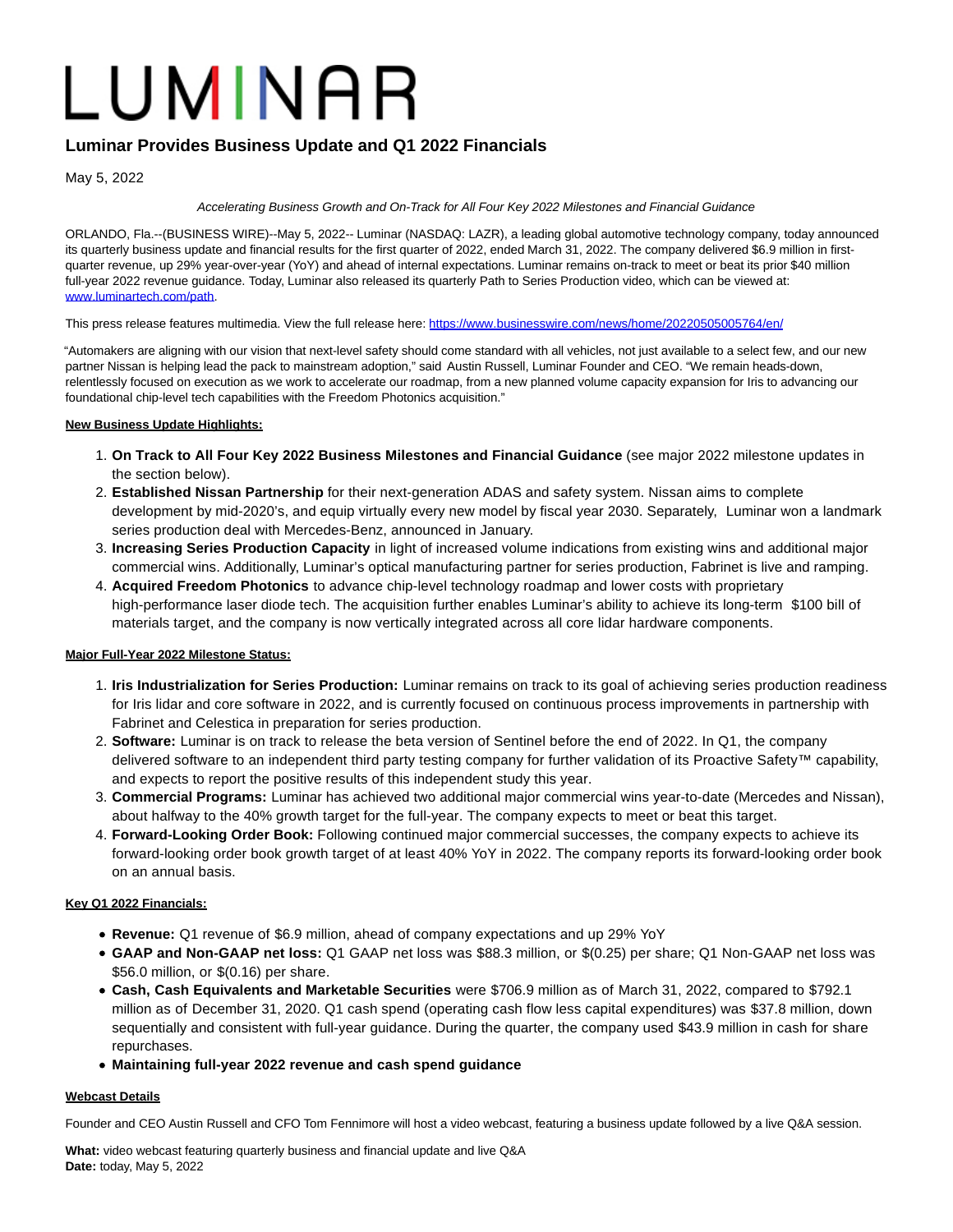A live webcast of the event will be available on Luminar's investor site at [https://luminartech.com/quarterlyreview.](https://cts.businesswire.com/ct/CT?id=smartlink&url=https%3A%2F%2Fluminartech.com%2Fquarterlyreview&esheet=52709566&newsitemid=20220505005764&lan=en-US&anchor=https%3A%2F%2Fluminartech.com%2Fquarterlyreview&index=2&md5=2e32760735c010582991ad6f59005504) A replay of the webcast will be available following the presentation. For additional information or to be added to our investor distribution list, please visit us at [https://investors.luminartech.com/ir-resources/email-alerts.](https://cts.businesswire.com/ct/CT?id=smartlink&url=https%3A%2F%2Finvestors.luminartech.com%2Fir-resources%2Femail-alerts&esheet=52709566&newsitemid=20220505005764&lan=en-US&anchor=https%3A%2F%2Finvestors.luminartech.com%2Fir-resources%2Femail-alerts&index=3&md5=ddcf55a6951653a27d0b153337ad6c92)

#### **Non-GAAP Financial Measures**

In addition to disclosing financial measures prepared in accordance with U.S. generally accepted accounting principles (GAAP), this press release contains certain non-GAAP financial measures. Non-GAAP financial measures do not have any standardized meaning and are therefore unlikely to be comparable to similarly titled measures presented by other companies. Luminar considers these non-GAAP financial measures to be important because they provide useful measures of the operating performance of the Company, exclusive of factors that do not directly affect what we consider to be our core operating performance, as well as unusual events. The Company's management uses these measures to (i) illustrate underlying trends in the Company's business that could otherwise be masked by the effect of income or expenses that are excluded from non-GAAP measures, and (ii) establish budgets and operational goals for managing the Company's business and evaluating its performance. In addition, investors often use similar measures to evaluate the operating performance of a company. Non-GAAP financial measures are presented only as supplemental information for purposes of understanding the Company's operating results. The non-GAAP financial measures should not be considered a substitute for financial information presented in accordance with GAAP.

This release includes non-GAAP financial measures, including non-GAAP net loss (see below for a reconciliation of GAAP net loss to non-GAAP net loss), cash spend and Order Book. Non-GAAP net loss is defined as GAAP net loss plus stock-based compensation expense, plus amortization of intangible assets, plus transaction costs relating to acquisition activities, plus expenses related to registration statement on Form S-1 on behalf of selling stockholders, plus change in fair value of warrant liabilities, plus benefit from income taxes. Cash spend is defined as operating cash flow less capital expenditures.

This release includes forward-looking estimates of Order Book and cash spend as part of our financial guidance. We do not reconcile these non-GAAP measures for future periods to their most comparable GAAP measures due to the uncertainty and potential variability of reconciling items. Because such items cannot be reasonably predicted with the level of precision required, we are unable to provide a reconciliation of these non-GAAP measures without unreasonable effort.

Order Book is defined as the forward-looking cumulative sales estimates of Luminar's hardware and software products over the lifetime of given programs which Luminar's technology is integrated into or provided for, based primarily on projected/actual contractual pricing terms and good faith estimates of "take rates" of Luminar's technology on vehicles. Such anticipated programs and volumes/take rates are based on commitments by our partners that are dependent on successful performance through development and validation and entering definitive purchase orders for series production, which may change for a variety of reasons as disclosed herein and other SEC filings, including, without limitation, the risks set forth in the "Forward-Looking Statements" section below. Customer production vehicle volume estimates (and take rates when applicable) are largely sourced from (i) the OEM/customer, (ii) IHS Markit or other third party estimates, and/or (iii) Luminar's management good faith estimates.

Luminar defines a "major win" as a written agreement with a major industry player, including based on their past experience in high volume production, leadership in autonomy, or market leadership, that selects our technology for what is expected to be a significant commercial program, including OEM series production programs. We only include major commercial wins, disclosed or undisclosed, in our forward-looking order book calculation, which are subject to the risks set forth in the "Forward-Looking Statements" section below.

#### **Forward-Looking Statements**

Certain statements included in this press release that are not historical facts are forward-looking statements for purposes of the safe harbor provisions under the Private Securities Litigation Reform Act of 1995. Forward-looking statements generally are accompanied by words such as "aims," "believe," "may," "will," "estimate," "set," "continue," "towards," "anticipate," "intend," "expect," "should," "would," "forward," and similar expressions that predict or indicate future events or trends or that are not statements of historical matters. These forward-looking statements include, but are not limited to, statements regarding the expected achievement and timing of series production readiness for Iris lidar and core software, the expected timing of the beta release of Sentinel, the expected growth in 2022 of Luminar's forward-looking order book and major commercial wins, and expectations for 2022 revenue growth and cash expenditure. These statements are based on various assumptions, whether or not identified in this press release, and on the current expectations of Luminar's management and are not guarantees of actual performance. Forward-looking statements are subject to a number of risks and uncertainties that could cause actual results to differ materially from the forward-looking statements, including the risks discussed in the "Risk Factors" and "Management's Discussion and Analysis of Financial Condition and Results of Operations" sections of Luminar's most recently filed periodic reports on Form 10-K and Form 10-Q, and other documents Luminar files with the SEC in the future. You are cautioned not to place undue reliance upon any forward-looking statements, which speak only as of the date made, and Luminar undertakes no obligation to update any forwardlooking statement to reflect events or circumstances after the date of this press release.

#### **About Luminar Technologies**

Luminar is a global automotive technology company ushering in a new era of vehicle safety and autonomy. For the past decade, Luminar has built an advanced hardware and software platform to enable its more than 50 industry partners, including the majority of global automotive OEMs. From Volvo Cars and Mercedes-Benz for consumer vehicles and Daimler Trucks for commercial trucks, to tech partners NVIDIA and Intel's Mobileye, Luminar is poised to be the first automotive technology company to enable next-generation safety and autonomous capabilities for production vehicles. For more information please visit [www.luminartech.com.](https://cts.businesswire.com/ct/CT?id=smartlink&url=http%3A%2F%2Fwww.luminartech.com&esheet=52709566&newsitemid=20220505005764&lan=en-US&anchor=www.luminartech.com&index=4&md5=a44facd52e3c0a8869ae6e0ce2e43ff2)

> **LUMINAR TECHNOLOGIES, INC. AND SUBSIDIARIES Condensed Consolidated Balance Sheets (In thousands) (Unaudited)**

> > **March 31, 2022 December 31, 2021**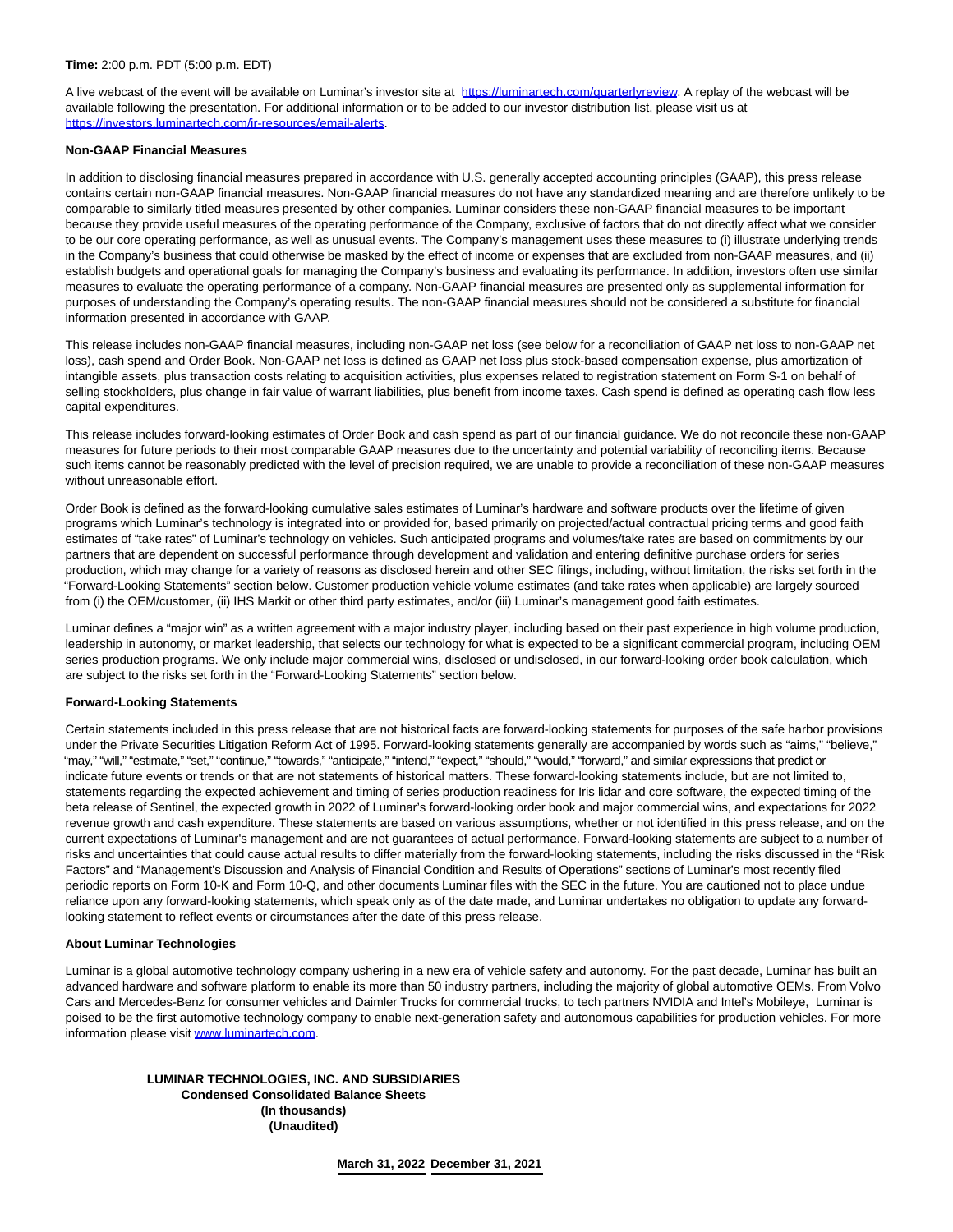# **ASSETS**

# **Current Assets:**

| Cash and cash equivalents                 | \$<br>159,416 | \$<br>329,977 |
|-------------------------------------------|---------------|---------------|
| Restricted cash                           | 710           | 725           |
| Marketable securities                     | 547,440       | 462,141       |
| Accounts receivable                       | 3,256         | 13,013        |
| Inventory                                 | 10,012        | 10,342        |
| Prepaid expenses and other current assets | 37,545        | 29,195        |
| Total current assets                      | 758,379       | 845.393       |
| Property and equipment, net               | 16,437        | 11,009        |
| Operating lease right-of-use assets       | 14,005        | 9,145         |
| Intangible assets, net                    | 2,361         | 2,424         |
| Goodwill                                  | 2,945         | 3,110         |
| Other non-current assets                  | 13,673        | 12,455        |
| <b>Total assets</b>                       | \$<br>807,800 | \$<br>883,536 |

#### **LIABILITIES AND STOCKHOLDERS' EQUITY Current liabilities:**

| vun viit nuvinuvs.                         |               |               |
|--------------------------------------------|---------------|---------------|
| Accounts payable                           | \$<br>17,293  | \$<br>14,419  |
| Accrued and other current liabilities      | 24,848        | 19,844        |
| Operating lease liabilities                | 5,079         | 4,735         |
| <b>Total current liabilities</b>           | 47,220        | 38,998        |
| <b>Warrant liabilities</b>                 | 16,399        | 31,230        |
| Convertible senior notes                   | 609,766       | 608,957       |
| Operating lease liabilities, non-current   | 10,102        | 5,768         |
| Other non-current liabilities              | 429           | 598           |
| <b>Total liabilities</b>                   | 683,916       | 685,551       |
| Stockholders' equity:                      |               |               |
| Class A common stock                       | 27            | 27            |
| Class B common stock                       | 10            | 10            |
| Additional paid-in capital                 | 1,314,742     | 1,257,214     |
| Accumulated other comprehensive loss       | (4, 556)      | (908)         |
| Treasury stock                             | (275, 519)    | (235, 871)    |
| Accumulated deficit                        | (910, 820)    | (822,487)     |
| Total stockholders' equity                 | 123,884       | 197,985       |
| Total liabilities and stockholders' equity | \$<br>807,800 | \$<br>883,536 |

# **LUMINAR TECHNOLOGIES, INC. AND SUBSIDIARIES Condensed Consolidated Statements of Operations (In thousands, except share and per share data) (Unaudited)**

|                              | Three Months Ended March 31, |    |           |  |
|------------------------------|------------------------------|----|-----------|--|
|                              | 2022                         |    | 2021      |  |
| Revenue:                     |                              |    |           |  |
| Products                     | \$<br>1,541                  | \$ | 2,933     |  |
| <b>Services</b>              | 5,314                        |    | 2,380     |  |
| Total revenue                | 6,855                        |    | 5,313     |  |
| Cost of sales:               |                              |    |           |  |
| Products                     | 11,818                       |    | 5,309     |  |
| Services                     | 4,836                        |    | 2,330     |  |
| Total cost of sales          | 16,654                       |    | 7,639     |  |
| Gross loss                   | (9,799)                      |    | (2,326)   |  |
| Operating expenses:          |                              |    |           |  |
| Research and development     | 33,109                       |    | 14,010    |  |
| Sales and marketing          | 9,398                        |    | 2,635     |  |
| General and administrative   | 30,025                       |    | 10,273    |  |
| Total operating expenses     | 72,532                       |    | 26,918    |  |
| Loss from operations         | (82, 331)                    |    | (29, 244) |  |
| Other income (expense), net: |                              |    |           |  |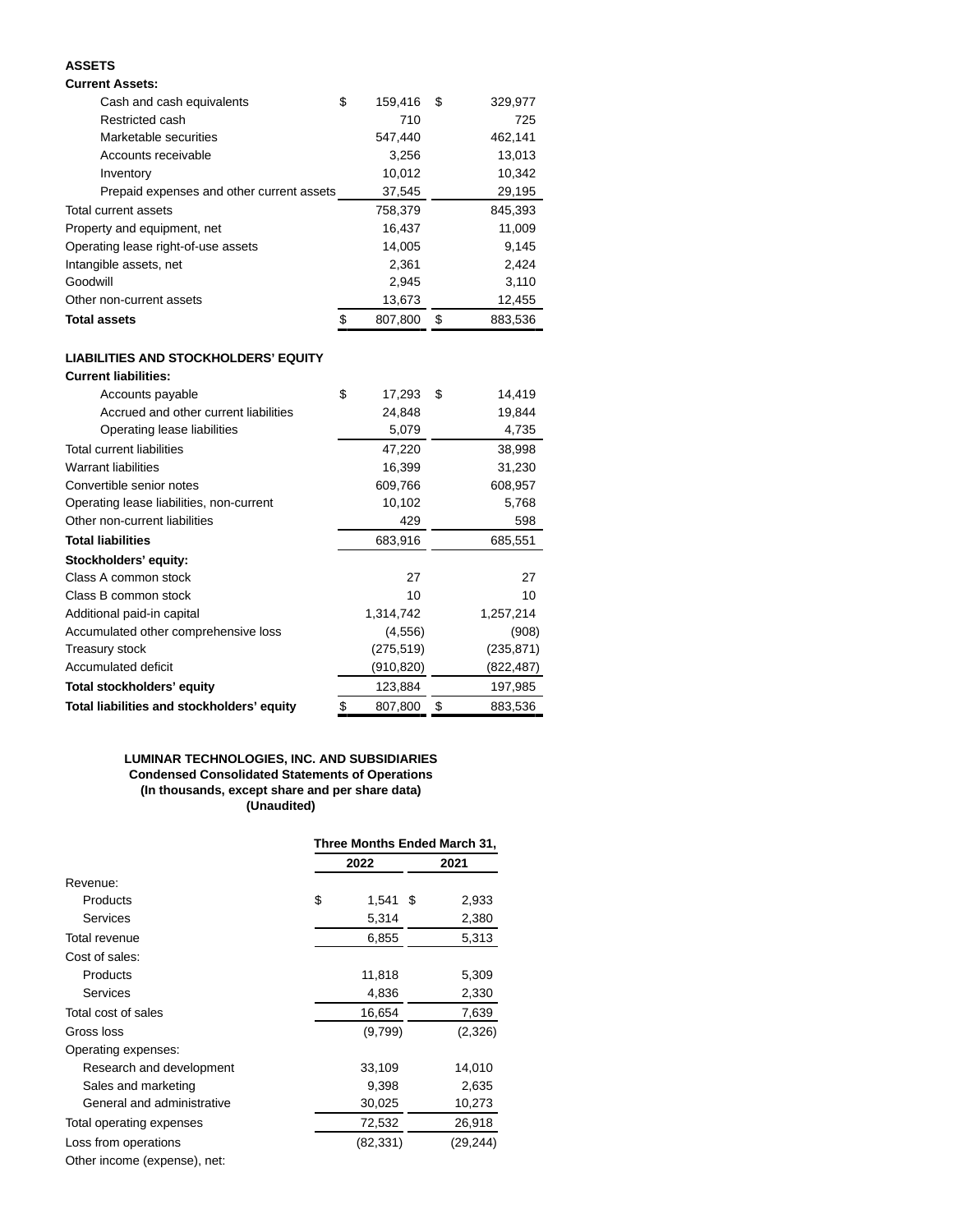| Change in fair value of warrant liabilities  | (3, 857)       | (46,649)    |
|----------------------------------------------|----------------|-------------|
| Interest expense and other                   | (3,280)        | (200)       |
| Interest income and other                    | 1,539          | 170         |
| Total other income (expense), net            | (5,598)        | (46, 679)   |
| Loss before provision for income taxes       | (87, 929)      | (75, 923)   |
| Provision for income taxes                   | 404            |             |
| Net loss                                     | $(88, 333)$ \$ | (75, 923)   |
| Net loss per share:                          |                |             |
| Basic and diluted                            | $(0.25)$ \$    | (0.23)      |
| Shares used in computing net loss per share: |                |             |
| Basic and diluted                            | 348.683.836    | 332.987.523 |

#### **LUMINAR TECHNOLOGIES, INC. AND SUBSIDIARIES Condensed Consolidated Statements of Cash Flows (In thousands) (Unaudited)**

|                                                                             | Three Months Ended March 31, |            |    |            |
|-----------------------------------------------------------------------------|------------------------------|------------|----|------------|
|                                                                             |                              | 2022       |    | 2021       |
| Cash flows from operating activities:                                       |                              |            |    |            |
| Net loss                                                                    | \$                           | (88, 333)  | \$ | (75,923)   |
| Adjustments to reconcile net loss to net cash used in operating activities: |                              |            |    |            |
| Depreciation and amortization                                               |                              | 805        |    | 657        |
| Noncash lease expense related to operating lease right-of-use assets        |                              | 885        |    | 890        |
| Amortization of premium on marketable securities                            |                              | 444        |    | 262        |
| Change in fair value of warrants                                            |                              | 3,857      |    | 46,649     |
| Vendor stock-in lieu of cash program                                        |                              | 7,848      |    |            |
| Amortization of debt discount and issuance costs                            |                              | 809        |    |            |
| Impairment of inventories                                                   |                              | 1,356      |    | 257        |
| Share-based compensation                                                    |                              | 26,698     |    | 1,837      |
| Product warranty and other                                                  |                              | 107        |    | 853        |
| Changes in operating assets and liabilities:                                |                              |            |    |            |
| Accounts receivable                                                         |                              | 9,757      |    | 3,828      |
| Inventories                                                                 |                              | (768)      |    | (442)      |
| Prepaid expenses and other current assets                                   |                              | (3,300)    |    | (5,797)    |
| Other non-current assets                                                    |                              | 158        |    | (1,318)    |
| Accounts payable                                                            |                              | 5,983      |    | 1,766      |
| Accrued and other current liabilities                                       |                              | 1,200      |    | (813)      |
| Other non-current liabilities                                               |                              | (343)      |    | (720)      |
| Net cash used in operating activities                                       |                              | (32, 837)  |    | (28, 014)  |
| Cash flows from investing activities:                                       |                              |            |    |            |
| Purchases of marketable securities                                          |                              | (193, 687) |    | (226, 245) |
| Proceeds from maturities of marketable securities                           |                              | 91,454     |    | 69,275     |
| Proceeds from sales of marketable securities                                |                              | 12,842     |    | 29,505     |
| Purchases of property and equipment                                         |                              | (5,004)    |    | (889)      |
| Net cash used in investing activities                                       |                              | (94, 395)  |    | (128, 354) |
| Cash flows from financing activities:                                       |                              |            |    |            |
| Proceeds from exercise of warrants                                          |                              |            |    | 153,927    |
| Proceeds from exercise of stock options                                     |                              | 1,092      |    | 321        |
| Payments of employee taxes related to vested restricted stock units         |                              | (516)      |    |            |
| Repurchase of common stock and redemption of warrants                       |                              | (43,920)   |    | (2)        |
| Other financing activities                                                  |                              |            |    | (142)      |
| Net cash provided by (used in) financing activities                         |                              | (43, 344)  |    | 154,104    |
| Net decrease in cash, cash equivalents and restricted cash                  |                              | (170, 576) |    | (2,264)    |
| Beginning cash, cash equivalents and restricted cash                        |                              | 330,702    |    | 209,719    |
| Ending cash, cash equivalents and restricted cash                           | \$                           | 160,126    | \$ | 207,455    |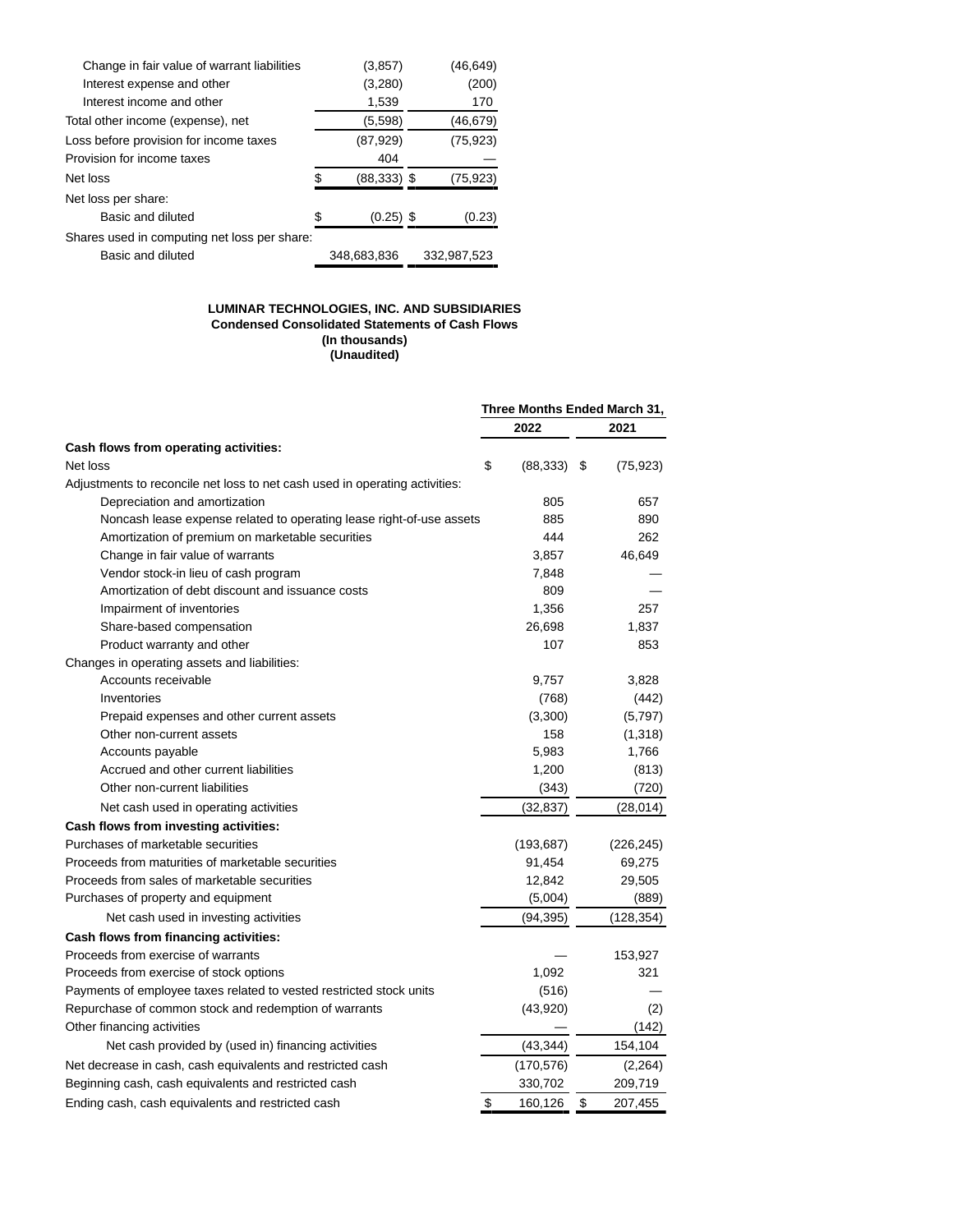## **LUMINAR TECHNOLOGIES, INC. AND SUBSIDIARIES Reconciliation of GAAP Cost of Sales to Non-GAAP Cost of Sales (In thousands) (Unaudited)**

|                                   | Three Months Ended March 31, |         |    |       |  |  |  |
|-----------------------------------|------------------------------|---------|----|-------|--|--|--|
|                                   |                              | 2022    |    | 2021  |  |  |  |
| GAAP cost of sales                | S                            | 16.654  | \$ | 7.639 |  |  |  |
| Non-GAAP adjustments:             |                              |         |    |       |  |  |  |
| Stock-based compensation          |                              | (1,786) |    | (83)  |  |  |  |
| Amortization of intangible assets |                              | (44)    |    |       |  |  |  |
| Non-GAAP cost of sales            |                              | 14.824  |    | 7,556 |  |  |  |

#### **LUMINAR TECHNOLOGIES, INC. AND SUBSIDIARIES Reconciliation of GAAP Gross Loss to Non-GAAP Gross Loss (In thousands) (Unaudited)**

|                                   | Three Months Ended March 31, |         |   |         |  |  |  |
|-----------------------------------|------------------------------|---------|---|---------|--|--|--|
|                                   |                              | 2022    |   | 2021    |  |  |  |
| GAAP gross loss                   | \$                           | (9,799) | S | (2,326) |  |  |  |
| Non-GAAP adjustments:             |                              |         |   |         |  |  |  |
| Stock-based compensation          |                              | 1,786   |   | 83      |  |  |  |
| Amortization of intangible assets |                              | 44      |   |         |  |  |  |
| Non-GAAP gross loss               |                              | (7.969) |   | (2.243) |  |  |  |

## **LUMINAR TECHNOLOGIES, INC. AND SUBSIDIARIES Reconciliation of GAAP Operating Expenses to Non-GAAP Operating Expenses (In thousands) (Unaudited)**

|                                                                                          | Three Months Ended March 31, |           |    |         |  |
|------------------------------------------------------------------------------------------|------------------------------|-----------|----|---------|--|
|                                                                                          |                              | 2022      |    | 2021    |  |
| GAAP operating expenses                                                                  | S                            | 72.532    | \$ | 26,918  |  |
| Non-GAAP adjustments:                                                                    |                              |           |    |         |  |
| Stock-based compensation                                                                 |                              | (24, 912) |    | (1,754) |  |
| Amortization of intangible assets                                                        |                              | (19)      |    |         |  |
| Transaction costs relating to acquisition activities                                     |                              | (1,513)   |    |         |  |
| Expenses related to registration statement on Form S-1 on behalf of selling stockholders |                              |           |    | (461)   |  |
| Non-GAAP operating expenses                                                              |                              | 46.088    | \$ | 24,703  |  |

## **LUMINAR TECHNOLOGIES, INC. AND SUBSIDIARIES Reconciliation of GAAP Net Loss to Non-GAAP Net Loss (In thousands, except share and per share data) (Unaudited)**

|                                                                                          |   | Three Months Ended March 31, |           |
|------------------------------------------------------------------------------------------|---|------------------------------|-----------|
|                                                                                          |   | 2022                         | 2021      |
| GAAP net loss                                                                            | S | $(88,333)$ \$                | (75, 923) |
| Non-GAAP adjustments:                                                                    |   |                              |           |
| Stock-based compensation                                                                 |   | 26.698                       | 1,837     |
| Amortization of intangible assets                                                        |   | 63                           |           |
| Transaction costs relating to acquisition activities                                     |   | 1,513                        |           |
| Expenses related to registration statement on Form S-1 on behalf of selling stockholders |   |                              | 461       |
| Change in fair value of warrant liabilities                                              |   | 3.857                        | 46,649    |
| Provision for income taxes                                                               |   | 165                          |           |
| Non-GAAP net loss                                                                        |   | (56,037) \$                  | (26,976)  |
| GAAP net loss per share:                                                                 |   |                              |           |
| Basic and diluted                                                                        |   | $(0.25)$ \$                  | (0.23)    |